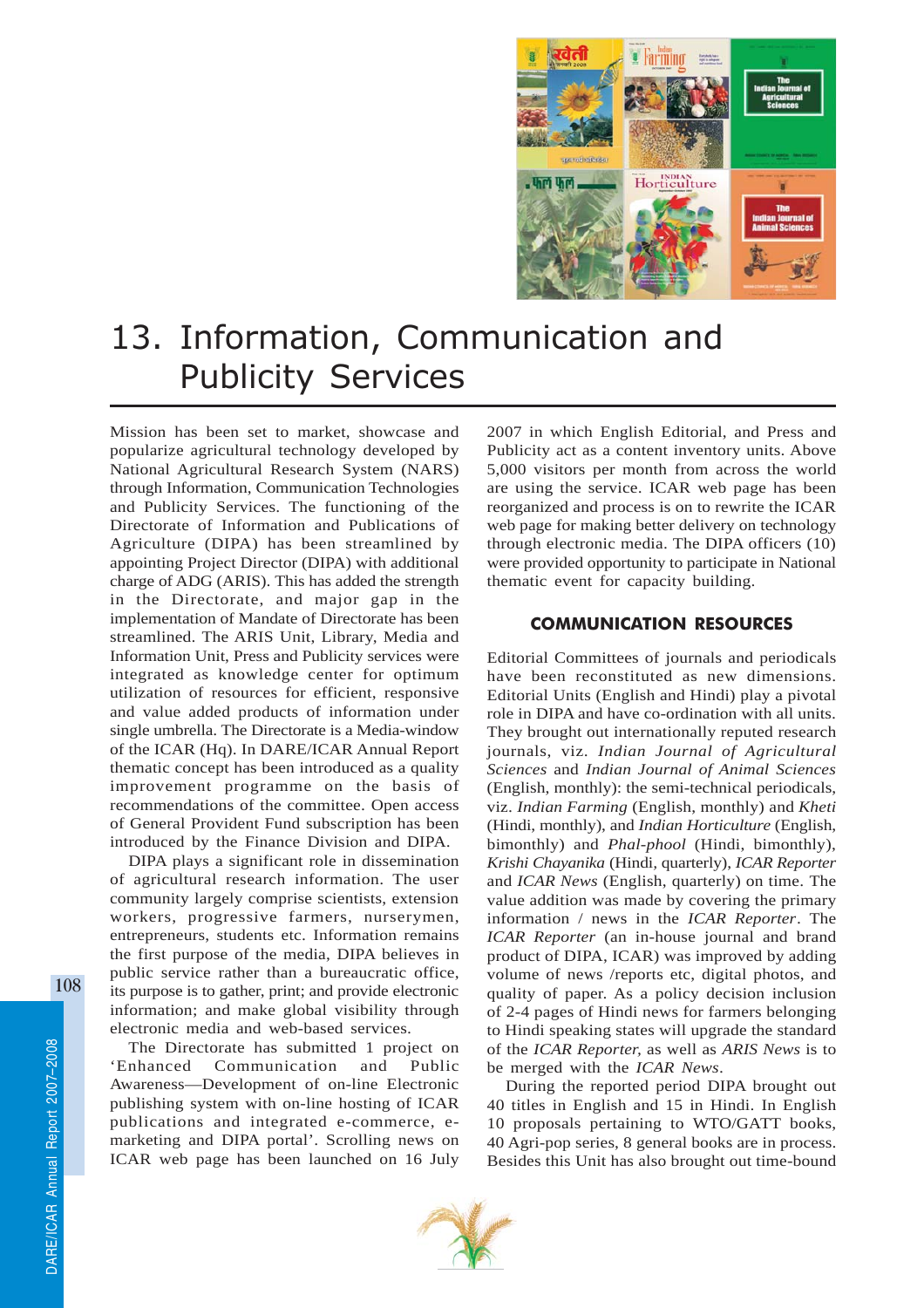

Dr Mangala Rai, Secretary (DARE) and DG (ICAR) inaugurated scrolling news on ICAR web page on 16 July 2007

urgent publications, viz. *DARE/ICAR Annual Report 2007-08, ICAR –At a Glance*, *State*-*Specific Technological Interventions for Enhanced Growth* etc. All honoraria payment to contributors have been updated.

The Production unit has produced Council's publications maintaining high standard of production quality by using computerized print control (CPC) and Computer to Plate (CtP) technologies. The unit has conceptualized and designed new layout for magazines and books. The production unit has provided technical support to the other divisions of ICAR Hqrs., ICAR Institutes and State Agricultural Universities for production of publications and for framing technical and financial bid tender document for printing.

Art Unit is well reflected in form of attractive and elegantly designed publications/ publicity materials which include special posters brought out on various occasions, viz. *Hindi Chetna Mas,* Vigilance Awareness Week, etc. Designed logos for ICAR and its Institutes. Cover designs pertaining to books, magazines, reports have been developed on thematic mode. Photo unit has adopted digitizing database and covered all important conferences of the ICAR (Hq) in Delhi as well as out side Delhi and provided photographs of visiting dignitaries for the *ICAR Reporter*, press releases etc. Business Unit of Directorate has fetched more than Rs 4 million (by the end of 2007) through sale of the journals, periodicals, books, e-books (CD) and advertisement procurements. The participation of this Unit in book exhibitions (11) has educated ICAR readers and our farmers, and to those interested in our books. Advertisements of new information products have been regularly done through leading newspapers. Thematic information display- and sale-stalls have been put in Chennai, Hyderabad, Nagpur, New Delhi, Pondicherry, Udaipur, for dissemination of knowledge and publicity.

Agricultural Research Information Centre has compiled *ICAR Telephone Directory 2008* and it was also published simultaneously on the ICAR web site (*www.icar.org.in*). This Unit is maintaining the Local Area Network (LAN) of Krishi Anusandhan Bhavan-I/II and providing support/ trouble-shooting services to the internet/e-mail users of these two buildings. A survey of ICAR-ERNET Connectivity in ICAR set up was conducted. A database on ARIS Nodal Officers was developed by ARIC services in National Agricultural Research System. A committee was also approved to improve the funding of Agricultural Research Information Centre and report is being submitted for implementation. Database management services have been accelerated.

## INFORMATION TECHNOLOGY

The web services include updation of ICAR web site in respect of latest achievements and developments in National Agricultural Research System, weather advisories, online scrolling news, hosting publications with free text search facilities for books, journals, and *ad hoc* schemes. All the issues of the *ICAR News*, *ICAR Reporter* since 2000 onwards, annual report and various directories are available in PDF format. This Directorate also coordinated internet connectivity at ICAR (Hq) as well as at ICAR Institutes/Centres through liaisoning with different ISPs, including NIC, ERNET, MTNL, SIFY etc. Since September, 2007 there have been 15,856 visitors on 38,193pages world-wide. *ARIS News* (English, half-yearly) was brought out on time.

## PUBLICITY SERVICES

Publicity material for important National events, organized by ICAR (Hq), has been designed and documents were published by the Directorate. Policy decisions have been taken for providing ICAR video-films to various means and utilization of scientific knowledge by media. Benchmark has also been developed for utilization of agriculture and technological resources by any private firm and ICAR web page. Miscellaneous services on development, publicity have been extended to all the divisions of ICAR (Hq). *Vichar Manch* and cultural programmes, organized by ICAR (Hq), have been provided wider publicity.

Certain measures have been taken for reviewers of article by the development of database of reviewers for two research journals and three magazines. Interview and features have been added for reader/audience. Interactive meetings have been organized at Bangalore, Delhi, Hyderabad, Kolkata, Lucknow, Ludhiana, Nagpur, Udaipur, and more